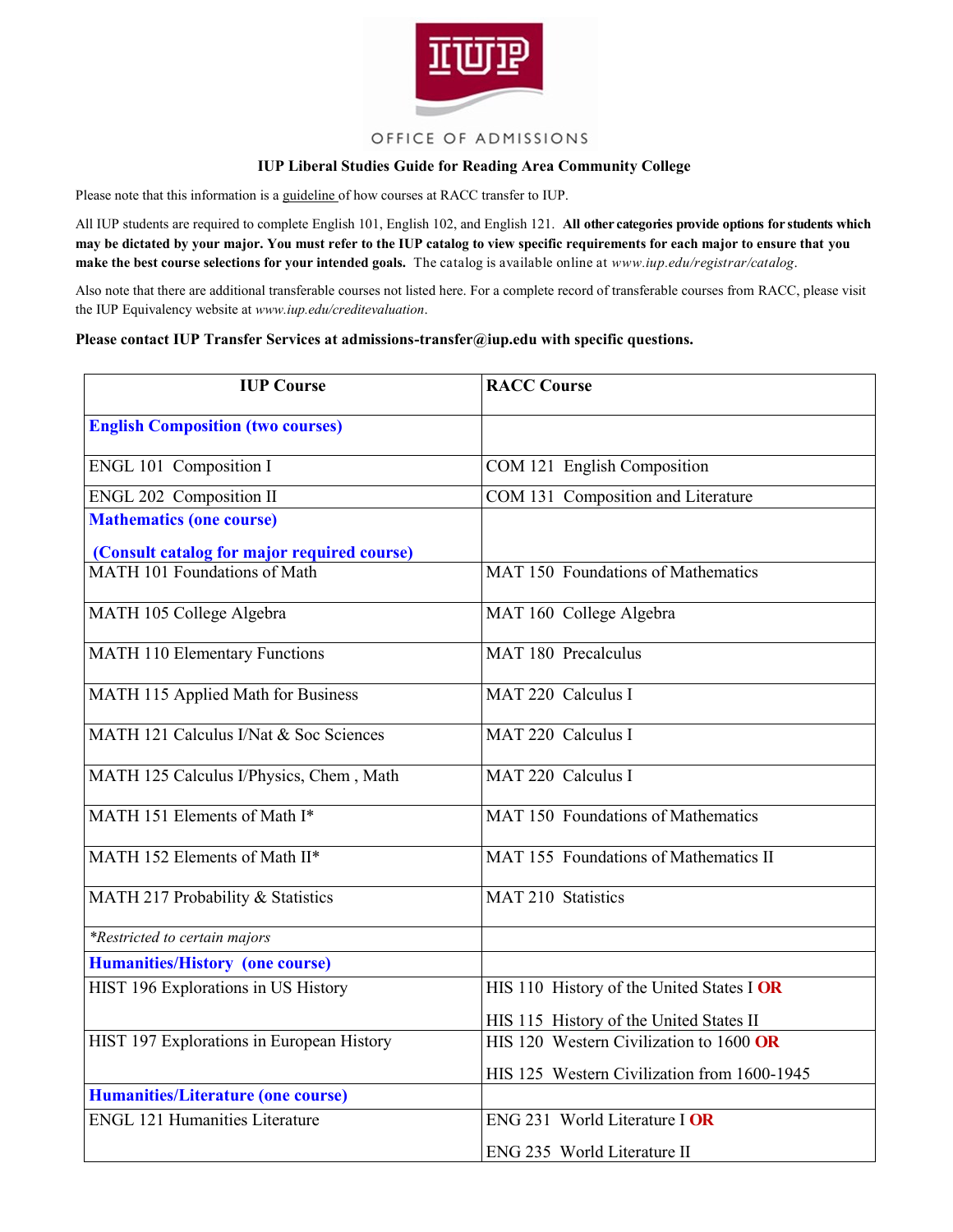| <b>IUP Course</b>                                                     | <b>RACC Course</b>                     |
|-----------------------------------------------------------------------|----------------------------------------|
| <b>Humanities/Philosophy or Religious Studies (one</b><br>course)     |                                        |
| PHIL 100 Intro to Philosophy                                          | PHI 271 Introduction to Philosophy     |
| PHIL 122 Contemporary Moral Issues                                    | PHI 275 or 276 Introduction to Ethics  |
| <b>Fine Arts (one course)</b>                                         |                                        |
| ARHI 101 Intro to Art                                                 | ART 201 Art Appreciation               |
| MUHI 101 Intro to Music                                               | MUS 221 Music Appreciation             |
| THTR 101 Intro to Theater                                             | THE 120 Introduction to Theater        |
| <b>Natural Science Lab Courses</b>                                    |                                        |
| (Consult catalog for major required courses)                          |                                        |
| BIOL 103 Life on Earth                                                | BIO 155 Biology II                     |
| BIOL 104 How the Human Body Works                                     | BIO 150 Biology I                      |
| CHEM 101 College Chemistry I                                          | CHE 120 Principles of Chemistry        |
| CHEM 102 College Chemistry II                                         | No Equivalent                          |
| CHEM 111 General Chemistry I                                          | CHEM 150 Chemistry I                   |
| CHEM 112 General Chemistry II                                         | CHEM 155 Chemistry II                  |
| PHYS 111/121 Physics I/lab                                            | PHY 240 Physics I                      |
| PHYS 112/122 Physics II with lab                                      | PHY 245 Physics II                     |
| SCI 105 Physical Science I                                            | PHY 120 Principles of Physics          |
| <b>Natural Science Non-lab Courses</b>                                |                                        |
| (Consult catalog for major required course)                           |                                        |
| <b>BIOL 114 Environmental Science</b>                                 | ENV 130 or ENV 131 The Environment OR  |
|                                                                       | ENV 170 Intro to Environmental Science |
| GEOS 105 Exploring the Universe                                       | ENV 150 The Visible Universe OR        |
|                                                                       | ENV 155 The Invisible Universe         |
| <b>Science courses for Early Childhood Majors</b><br>(Take 2 at RACC) |                                        |
| SCI 101 Fundamentals of Physics                                       | PHY 120 Principles of Physics          |
| SCI 102 Fundamentals of Chemistry                                     | No Equivalent                          |
| SCI 103 Fundamentals of Earth and Space Science                       | No Equivalent                          |
| SCI 104 Fundamentals of Environmental Biology                         | ENV 130 or ENV 131 The Environment OR  |
|                                                                       | ENV 170 Intro to Environmental Science |
|                                                                       |                                        |